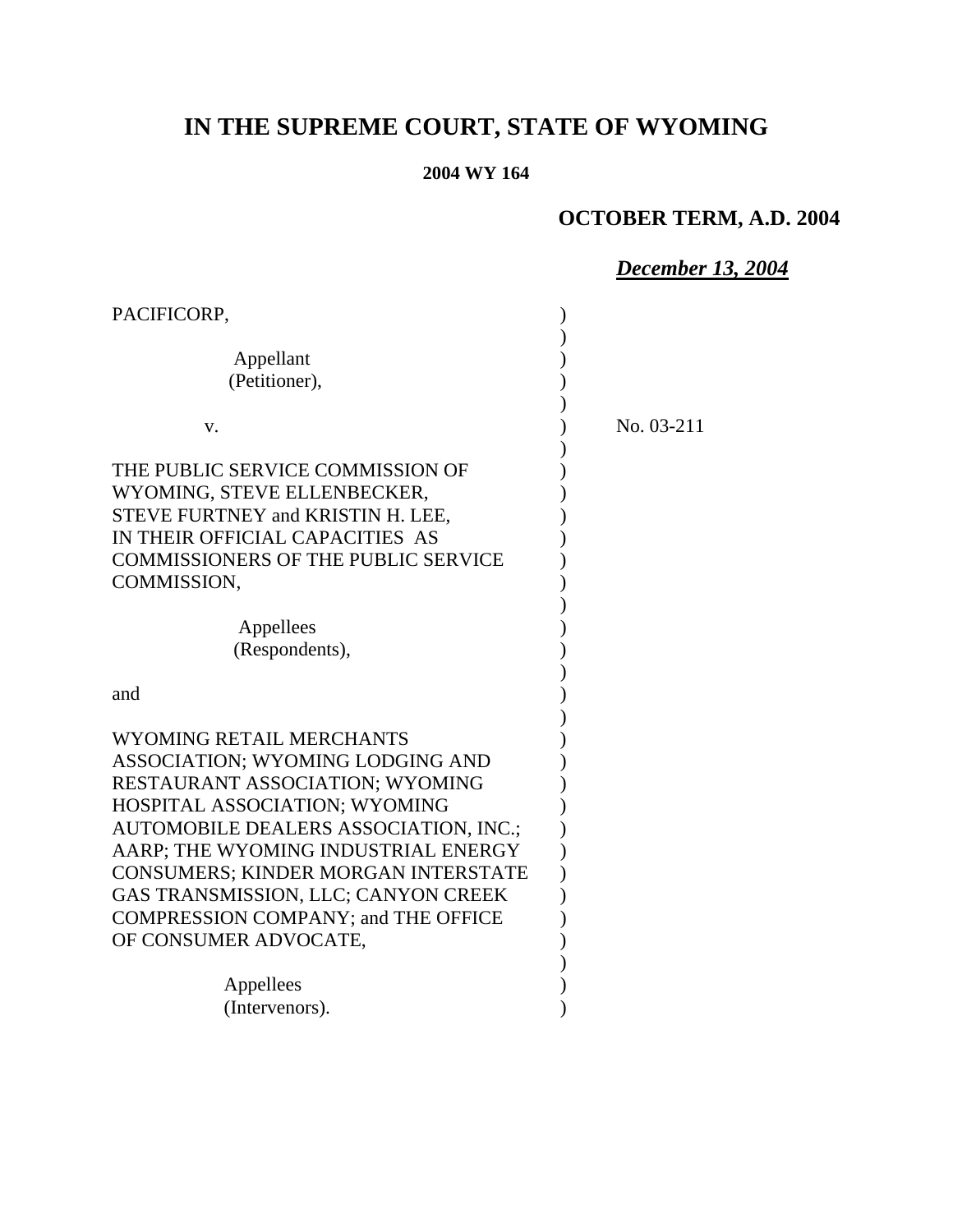#### *W.R.A.P 12.09(b) Certification from the District Court of Laramie County The Honorable E. James Burke, Judge*

#### *Representing Appellant PacifiCorp:*

Paul J. Hickey and Roger C. Fransen of Hickey & Mackey, Cheyenne, Wyoming; James M. Van Nostrand and Sean E. O'Day, Portland, Oregon. Argument by Mr. Hickey.

#### *Representing Appellee (Respondent) Public Service Commission of Wyoming:*

Patrick J. Crank, Wyoming Attorney General; Michael L. Hubbard, Deputy Attorney General; Harry D. Ivey, Assistant Attorney General; Douglas J. Moench, Senior Assistant Attorney General, Cheyenne, Wyoming. Argument by Mr. Moench.

#### *Representing Appellee (Intervenor) Wyoming Industrial Energy Consumers:*

Robert M. Pomeroy, Jr., and Thorvald A. Nelson of Holland & Hart, LLP, Greenwood Village, Colorado; Marcy G. Glenn of Holland & Hart, LLP, Denver, Colorado; Walter F. Eggers III of Holland & Hart, LLP, Cheyenne, Wyoming. Argument by Mr. Pomeroy.

#### *Representing Appellee (Intervenor) AARP:*

Dale W. Cottam of Hirst & Applegate, P.C., Cheyenne, Wyoming

### *Representing Appellees (Intervenors) Wyoming Retail Merchants Association, Wyoming Lodging and Restaurant Association, Wyoming Hospital Association, and Wyoming Automobile Dealers Association, Inc.:*

Steven F. Freudenthal of Freudenthal, Salzburg & Bonds, PC, Cheyenne, Wyoming

### *Representing Appellee (Intervenor) The Office of Consumer Advocate:*

Alexander K. Davison and Wendy Curtis Palen of Patton & Davison, Cheyenne, Wyoming. Argument by Mr. Davison.

## **Before HILL, C.J., and GOLDEN, LEHMAN, KITE, and VOIGT, JJ.**

**NOTICE: This opinion is subject to formal revision before publication in Pacific Reporter Third. Readers are requested to notify the Clerk of the Supreme Court, Supreme Court Building, Cheyenne, Wyoming 82002, of any typographical or other formal errors so that correction may be made before final publication in the permanent volume.**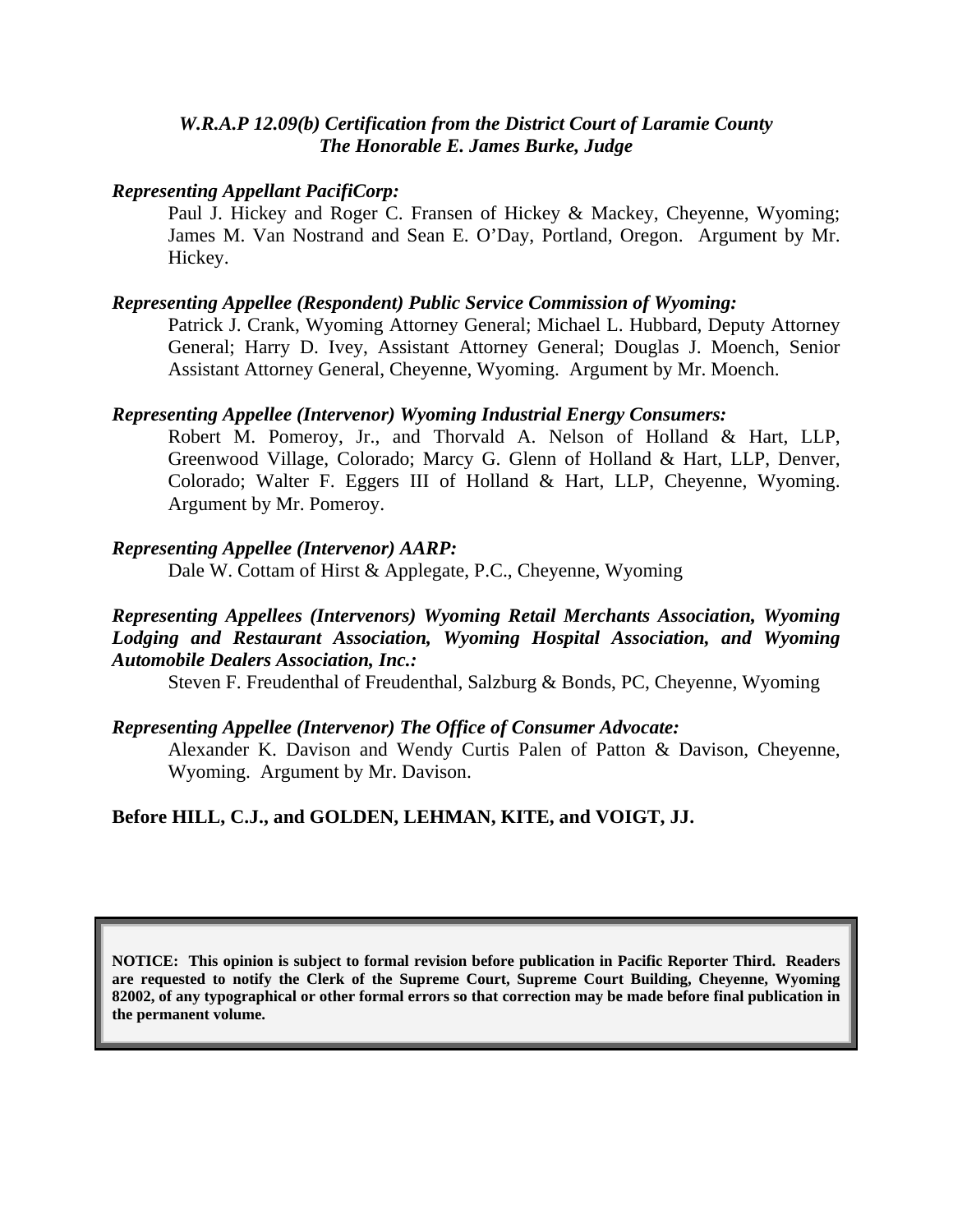**GOLDEN**, Justice.

[¶1] PacifiCorp appeals the denial by the Public Service Commission of Wyoming (the Commission) of its request for the recovery from Wyoming ratepayers of certain extraordinary and unanticipated net excess power costs incurred by PacifiCorp during what has become commonly referred to as the Western power crisis of 2000-01. We affirm.

#### **ISSUES**

[¶2] PacifiCorp presents the following issues:

1. Did the Public Service Commission err when it relied upon a "financial harm" standard, which was not limited to PacifiCorp's Wyoming costs and revenues, to deny PacifiCorp's entire request to recover \$91 million of wholesale power costs?

2. Did the Public Service Commission err when it based its decision on a "regulatory compact" theory that is inconsistent with both its cost pass-through rules and its statutory duty to determine just and reasonable rates?

3. Did the Public Service Commission err when it declared that granting PacifiCorp's request to include certain extraordinary wholesale power costs in rates would constitute retroactive ratemaking?

4. Did the Public Service Commission err when it based its decision on the application of appellate "end results" and "substantial evidence" standards?

5. Did the Public Service Commission err when it failed to make adequate findings of fact and conclusions of law and failed to explain its departure from agency precedent in making its decision?

[¶3] The appellees submitted three separate briefs. Each brief focuses on the issues raised by PacifiCorp in slightly different terms. The Public Service Commission simplifies the issue to: whether the Public Service Commission decision increasing PacifiCorp's rates was in accordance with the law and facts when the approved rate base did not include past losses PacifiCorp incurred purchasing power on the wholesale market?

[¶4] The Office of Consumer Advocate responds to PacifiCorp's issues with the following: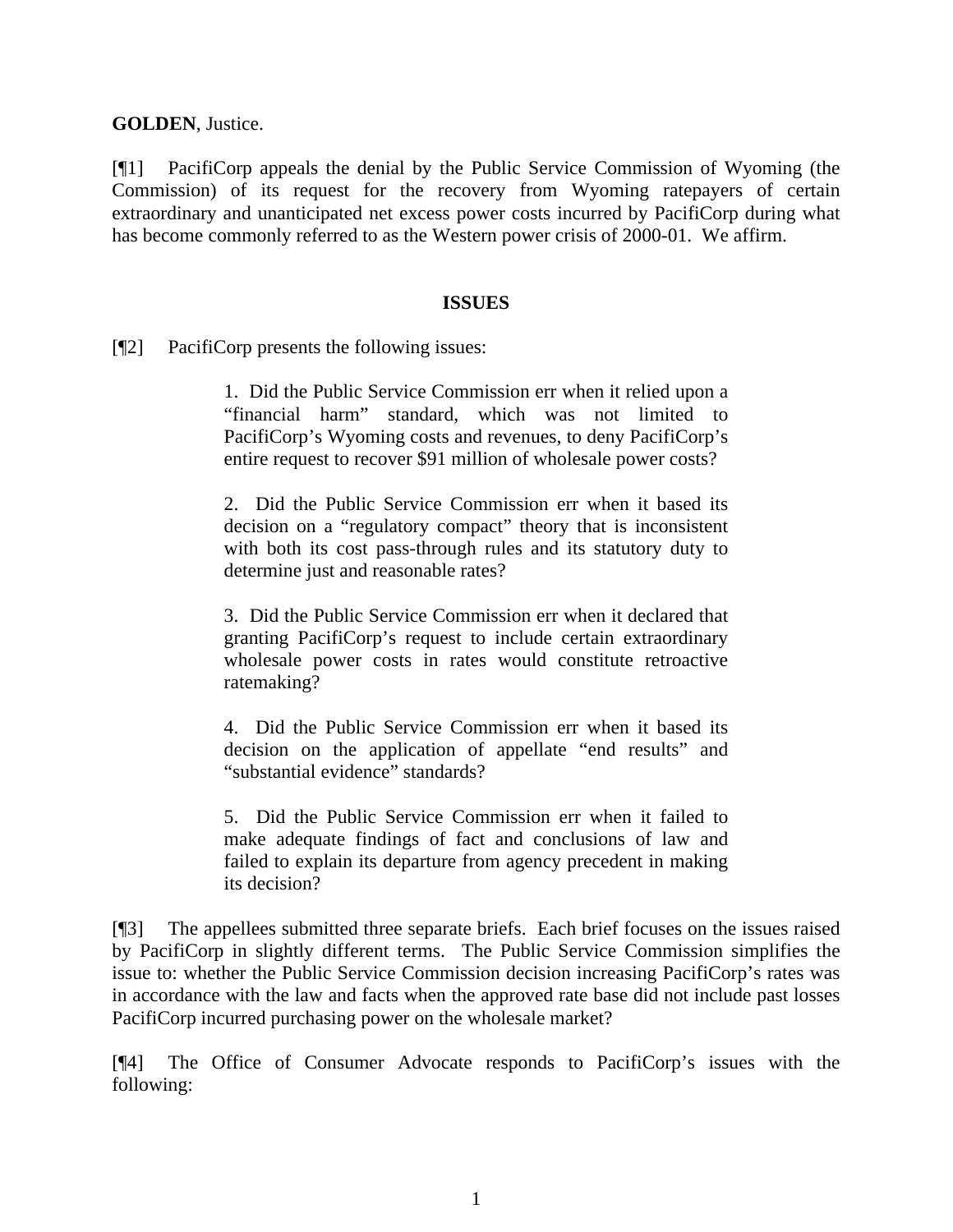A. The Commission correctly applied the standards found in Wyoming statutes when determining PacifiCorp's application for Hunter outage costs and excess power costs.

B. There is substantial evidence to support the Commission's determination of just and reasonable rates which are in the public interest.

C. If the Commission applied a lower burden of proof upon the applicant, it is harmless error.

D. The Commission's order meets the requirements of Wyo. Stat. § 16-3-110.

[¶5] The Wyoming Industrial Energy Consumers along with the various other associations involved in this case, in a joint brief, phrase the issues as:

> A. Was the Commission's decision to exercise its discretion to follow traditional regulatory practices rather than grant PacifiCorp's extraordinary requests for cost recovery supported by substantial evidence?

> B. Was the Commission correct in concluding that raising rates due to the Hunter Outage would constitute impermissible retroactive ratemaking?

> C. Was the Commission correct in concluding that recovering the deferred costs in rates would not be just and reasonable?

> D. Did the Commission properly consider whether its decision would unduly harm PacifiCorp financially?

> E. Did the Commission apply the appropriate legal standards to reach its decisions?

## **FACTS**

[¶6] The background facts are not contested. PacifiCorp is a public utility operating in Wyoming. PacifiCorp supplies power to its retail customers through means of its own power generation facilities as well as purchasing power on the wholesale market. During the timeframe in issue, PacifiCorp also engaged in wholesale power market trading activities. During 2000-2001, PacifiCorp's generation capacity diminished, in part for reasons determined to be beyond its control. Most significantly for this appeal, one of PacifiCorp's electric generation plants, known as the Hunter No. 1 (hereinafter referred to simply as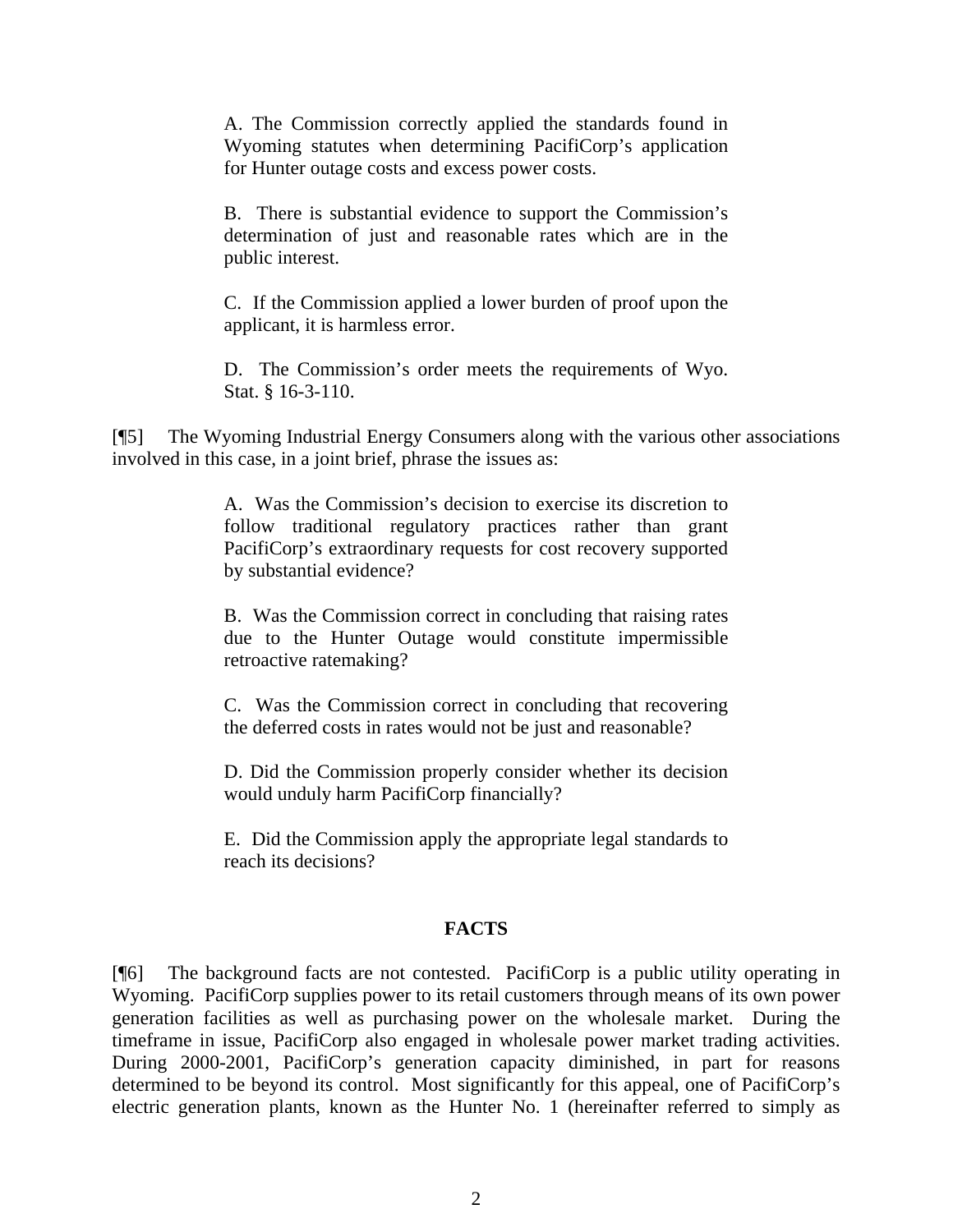"Hunter"), suffered a catastrophic failure. The Hunter plant was offline for repairs between November 2000 and May 2001. In addition, because of an ongoing drought, power generated from PacifiCorp's hydroelectric plants also was below normal.

[¶7] During the same timeframe, between the spring of 2000 and the spring of 2001, wholesale prices in the western power markets increased dramatically.<sup>1</sup> In order to meet its supply commitments, PacifiCorp was forced to purchase increased amounts of power from the volatile wholesale power market at unforeseeably high prices. The wholesale price PacifiCorp paid for power far exceeded the costs PacifiCorp would have incurred producing the same power from its Hunter plant. The wholesale price also far exceeded Wyoming retail rates. PacifiCorp covered these excess purchased power costs from May 2000 until the end of October 2000.

[¶8] On November 1, 2000, PacifiCorp filed an application, which the Commission granted, to begin a "deferred account." The deferred account allowed PacifiCorp to track costs that PacifiCorp wanted to preserve for later recovery. The costs PacifiCorp listed in the deferred account were the general net excess wholesale power costs PacifiCorp alleged it incurred in supplying Wyoming ratepayers. In granting PacifiCorp's application, the Commission expressly noted that the costs PacifiCorp would be allowed to list in the deferred account were for accounting purposes only. The determination of whether those costs would be recoverable would be determined at a later proceeding.

[¶9] On October 3, 2001, the Commission denied an application filed by PacifiCorp seeking permission to immediately begin to pass the deferred increased power costs on to its Wyoming retail ratepayers. PacifiCorp also attempted to include in the deferred account net excess power costs it alleged it incurred in purchasing power on the wholesale market to replace the power lost when the Hunter plant failed. The Commission determined that PacifiCorp had not given sufficient notice of its intent to include costs incurred as a result of the Hunter failure and denied PacifiCorp's attempt to include the Hunter costs in the deferred account. The Commission also determined that there was no present need justifying an immediate pass-on of the excess power costs in the deferred account to PacifiCorp Wyoming's retail customers. The Commission ordered a full hearing regarding PacifiCorp's requested rate increase to cover its excess power costs. Because the Commission did not allow the inclusion of the Hunter costs, PacifiCorp, wanting all issues to be brought before the Commission together, dismissed its then pending application.

[¶10] On May 7, 2002, PacifiCorp filed the application for a rate increase that gives rise to the instant appeal. PacifiCorp sought a rate increase totaling approximately \$122 million. PacifiCorp broke the application down into three interrelated parts: 1) an increase of \$30.7 million in base rates; 2) an energy surcharge to recover \$60.3 million in net power costs that were listed in the deferred account (excess power costs); and 3) an energy surcharge to recover \$30.705 million in net power costs triggered by the outage of the Hunter generation

 $\frac{1}{1}$  $1$ . The multiple reasons for the price increases in the wholesale market are not pertinent to this appeal except to note that the Commission accepted that the price increases were not attributable to any action of PacifiCorp.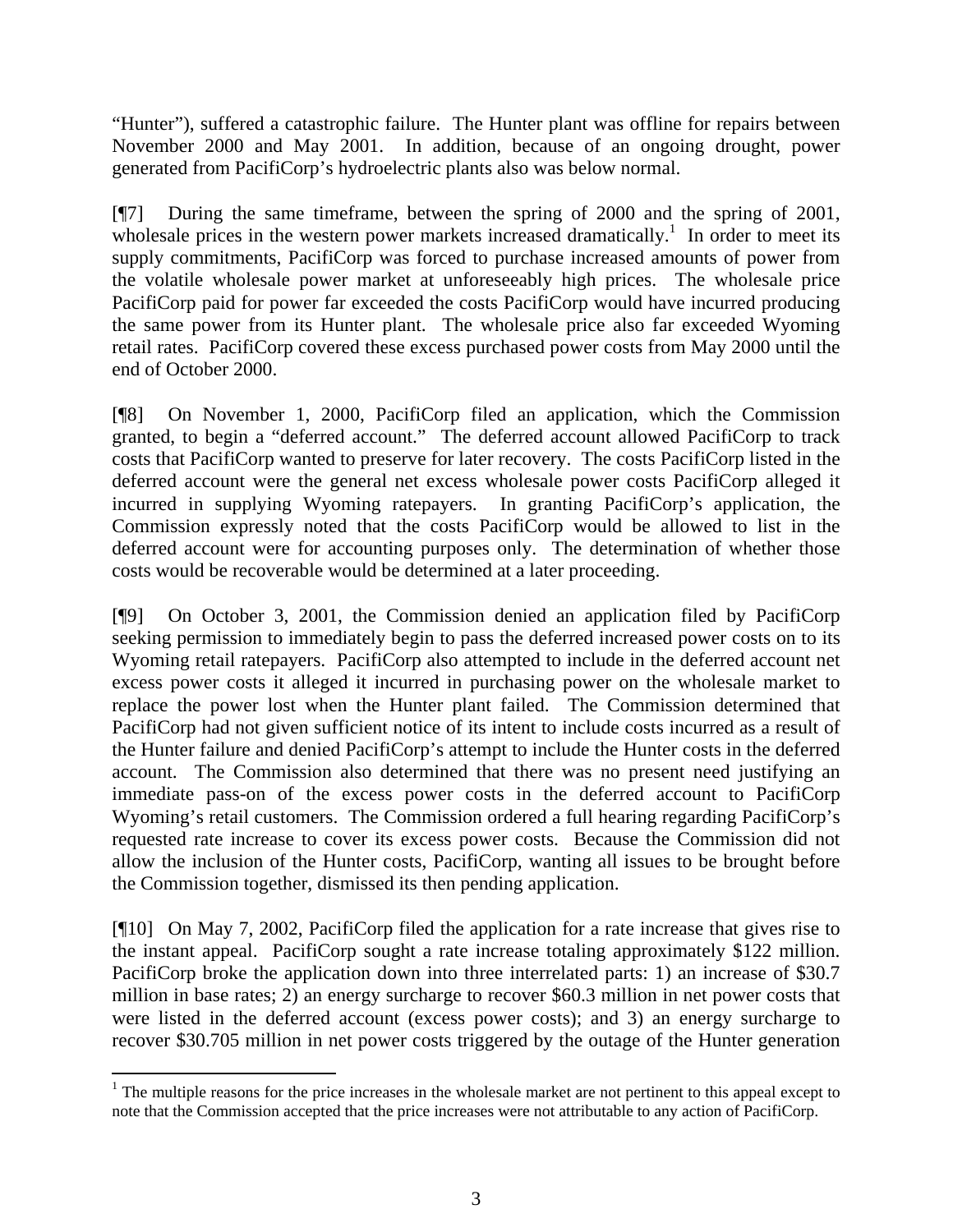plant ("Hunter costs"). PacifiCorp structured its application as an application for a general rate increase and two distinct riders, one for the general excess power costs and one for the Hunter costs. Ultimately, after a full hearing on all issues, the Commission granted PacifiCorp a general rate increase of approximately \$8.8 million. The Commission did not allow any surcharge for the recovery of past extraordinary costs.

[¶11] PacifiCorp appealed to the district court. The district court certified this appeal to this Court pursuant to W.R.A.P. 12.09(b). PacifiCorp specifically is not appealing the amount of the general rate increase approved by the Commission. PacifiCorp is only appealing the Commission's decision to deny relief on the requested surcharges.

#### **STANDARD OF REVIEW**

[¶12] This Court reviews cases certified to it pursuant to W.R.A.P. 12.09(b) under the same appellate standards applicable to the reviewing court of the first instance. Thus, pursuant to W.R.A.P. 12.09(a), our review is limited to those matters specified in Wyo. Stat. Ann. § 16- 3-114(c) (LexisNexis 2003):

> (c) To the extent necessary to make a decision and when presented, the reviewing court shall decide all relevant questions of law, interpret constitutional and statutory provisions, and determine the meaning or applicability of the terms of an agency action. In making the following determinations, the court shall review the whole record or those parts of it cited by a party and due account shall be taken of the rule of prejudicial error. The reviewing court shall:

> (i) Compel agency action unlawfully withheld or unreasonably delayed; and

> (ii) Hold unlawful and set aside agency action, findings and conclusions found to be:

> > (A) Arbitrary, capricious, an abuse of discretion or otherwise not in accordance with law;

> > (B) Contrary to constitutional right, power, privilege or immunity;

> > (C) In excess of statutory jurisdiction, authority or limitations or lacking statutory right;

> > (D) Without observance of procedure required by law; or (E) Unsupported by substantial evidence in a case reviewed on the record of an agency hearing provided by statute.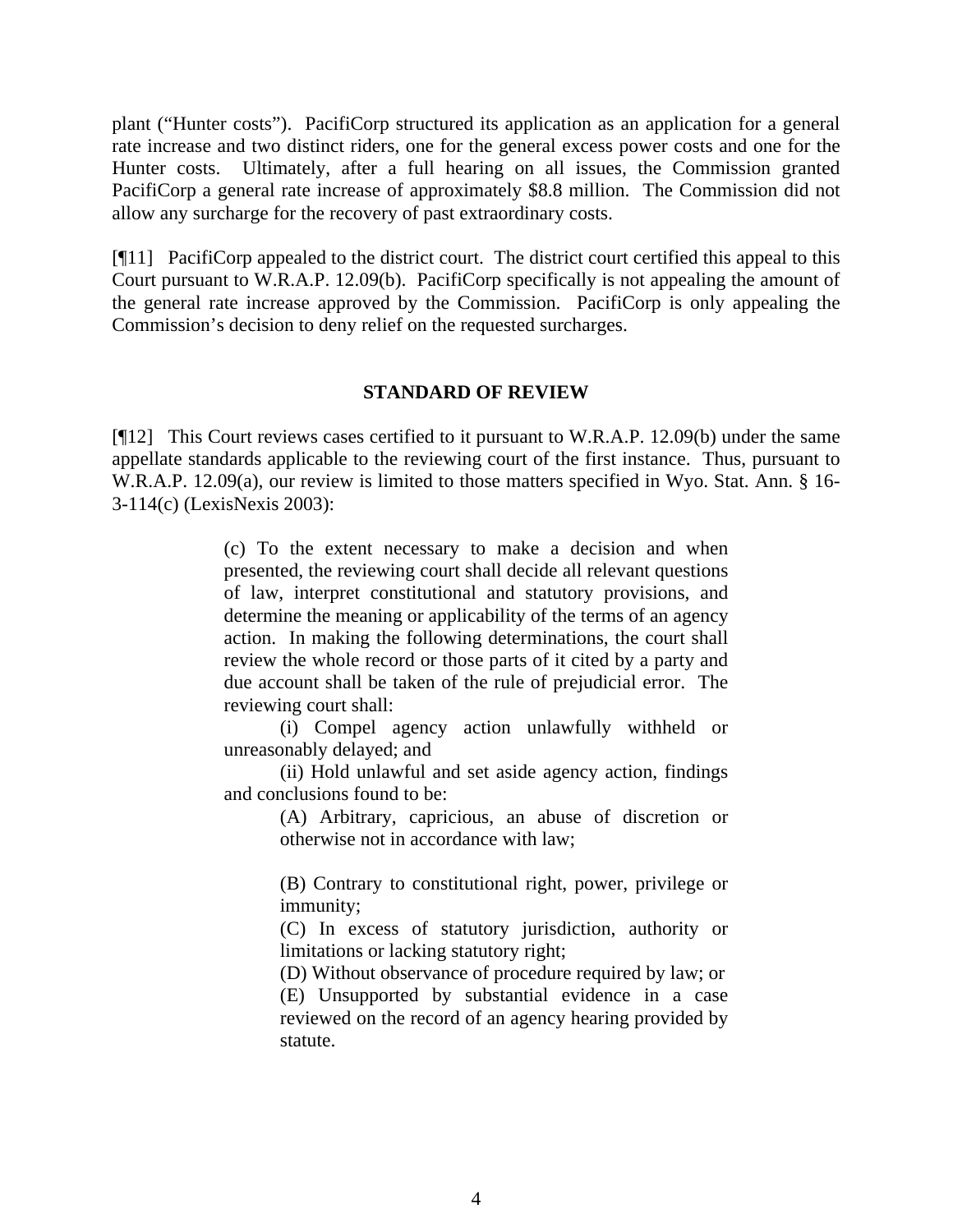This Court defers to the administrative agency on questions of fact but reviews questions of law de novo. *See generally RT Communications, Inc. v. Public Service Comm'n for State of Wyoming*, 2003 WY 145, ¶9, 79 P.3d 36, ¶9 (Wyo. 2003).

[¶13] For purposes of this appeal, the most important aspect of the standard of review guiding this Court when reviewing decisions by the Commission is as follows:

> Speaking specifically of PSC, we have said that PSC is required to give paramount consideration to the public interest in exercising its statutory powers to regulate and supervise public utilities. The desires of the utility are secondary. *Tri County Telephone Ass'n, Inc. v. Public Serv. Comm'n*, 11 P.3d 938, 941 (Wyo. 2000) (citing *Mountain Fuel Supply Co. v. Public Serv. Comm'n*, 662 P.2d 878, 883 (Wyo. 1983)). Additionally, in recognition of the limited nature of our review, we have explained that the judicial function is exhausted when we can find from the evidence a rational view for the conclusions of the PSC. *Tri County Telephone Ass'n*, at 941 (citing *Telstar Communications, Inc. v. Rule Radiophone Serv., Inc.,* 621 P.2d 241, 246 (Wyo. 1980)).

*Sinclair Oil Corp. v. Wyoming Public Service Comm'n*, 2003 WY 22, ¶9, 63 P.3d 887, ¶9 (Wyo. 2003).

[¶14] The United States Supreme Court stated the general function of judicial review of a commission decision succinctly in *Federal Power Comm'n v. Hope Natural Gas Co.*, 320 U.S. 591, 602, 64 S.Ct. 281, 287-88, 88 L.Ed. 333 (1944) (citations omitted):

> Under the statutory standard of "just and reasonable" it is the result reached not the method employed which is controlling. It is not theory but the impact of the rate order which counts. If the total effect of the rate order cannot be said to be unjust and unreasonable, judicial inquiry under the Act is at an end. The fact that the method employed to reach that result may contain infirmities is not then important. Moreover, the Commission's order does not become suspect by reason of the fact that it is challenged. It is the product of expert judgment which carries a presumption of validity. And he who would upset the rate order under the Act carries the heavy burden of making a convincing showing that it is invalid because it is unjust and unreasonable in its consequences.

This Court has adopted *Hope* by reference in several opinions. *See, e.g., Mountain States Tel. and Tel. Co. v. Public Service Comm'n of Wyoming*, 698 P.2d 627 (Wyo. 1985);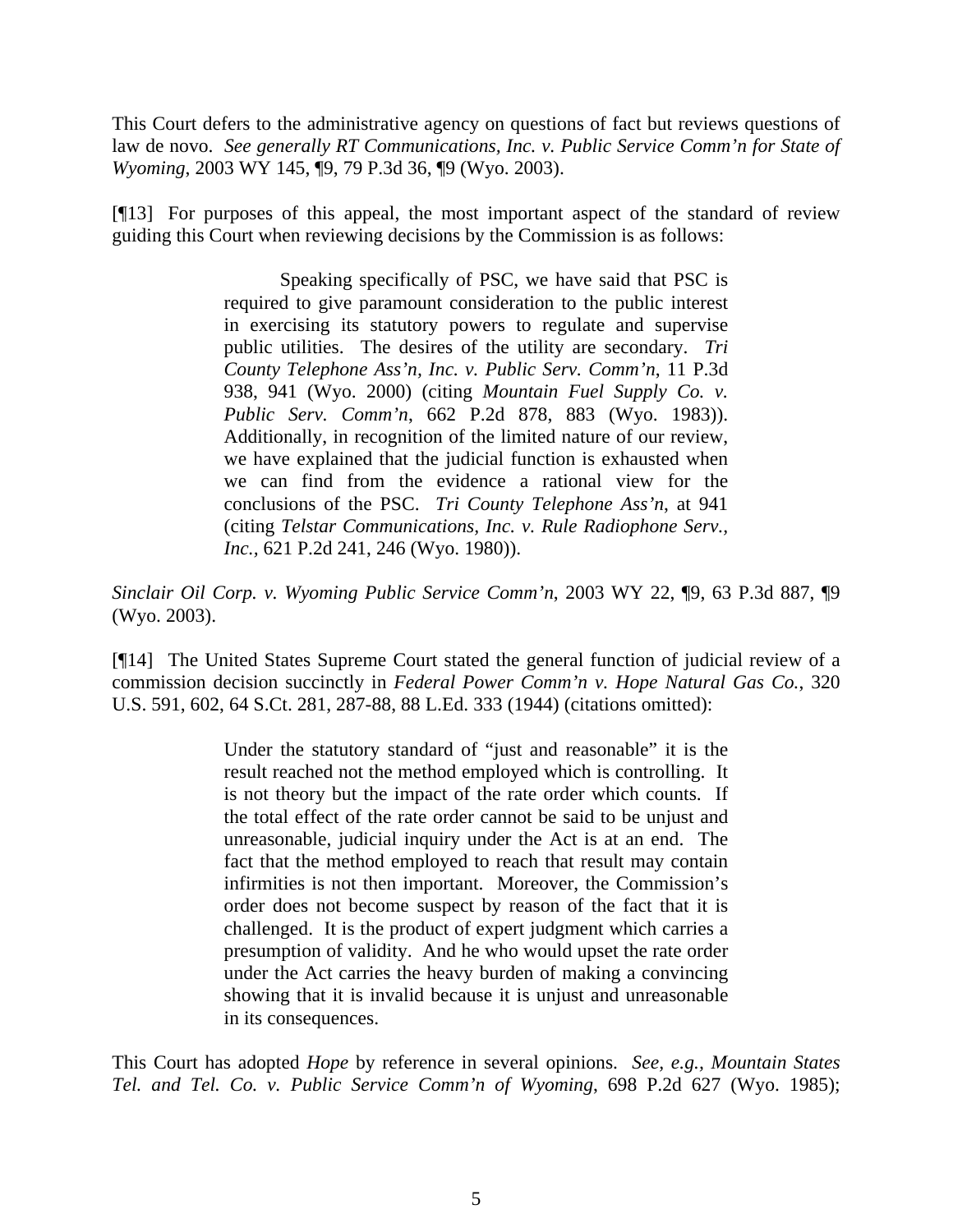*Application of Northern Utilities Co.,* 70 Wyo. 225, 255-57, 247 P.2d 767, 783-84 (Wyo. 1952).

### **DISCUSSION**

## *I. JURISDICTION*

[¶15] As an initial matter, the Office of Consumer Advocate (OCA) has challenged the subject matter jurisdiction of this Court to determine this appeal. The specific question is whether the issues brought by PacifiCorp in this appeal are sufficient to vest this Court with jurisdiction to review the Commission order at issue. Under our standard of review as stated above, we are charged with reviewing the total effect of the rate order. We do not necessarily review the methodology used by the Commission but rather our review focuses on whether the end result is just and reasonable.

[¶16] The potential jurisdictional problem in this appeal stems from the fact that PacifiCorp has not appealed the order of the Commission in its entirety. PacifiCorp specifically states in its brief that it is not appealing the general rate increase. It is only appealing the Commission's rejection of its requested surcharges. The OCA argues that this Court is only authorized under our standard of review to determine if the final outcome of the rate case is just and reasonable. OCA argues that since PacifiCorp has provided no argument on the effect of the denial of the surcharges within the context of the grant of a general rate increase, this Court cannot determine whether the ultimate impact of the Order is just and reasonable.

[¶17] In the instant rate case proceeding, PacifiCorp requested a general rate increase of approximately \$122 million. The \$122 million was broken down into three components: the net excess power costs surcharge, the Hunter costs surcharge, and a general rate increase. The two surcharges were presented as riders to the general rate increase application because PacifiCorp acknowledges that the net excess power costs cannot fairly be treated as recurring costs that would otherwise be reflected in rates on a continual ongoing basis. Conceptually, the determination of whether to allow the two surcharges involves factors generally distinct from those involved in the general rate case. Further, PacifiCorp is not appealing the amounts involved but rather is challenging the legal principles the Commission relied upon to reject the surcharges. The remedy to be granted by this Court should PacifiCorp prevail on any of its arguments is simply a limited remand to the Commission with directions to reconsider its decision denying the surcharges. Under these particular circumstances, we believe that the issues are sufficiently distinct that this Court is justified in accepting jurisdiction of this appeal pursuant to W.R.A.P. 9.02.<sup>2</sup> We will, however, carefully limit our analysis to the specific legal challenges brought by PacifiCorp.

 $\frac{1}{2}$ <sup>2</sup> W.R.A.P. 9.02 allows this Court to reverse an appealable order in part as long as the reversal is "for error relating only to an issue which is not dependent for its proper trial on any other issue or issues found to have been properly tried[.]"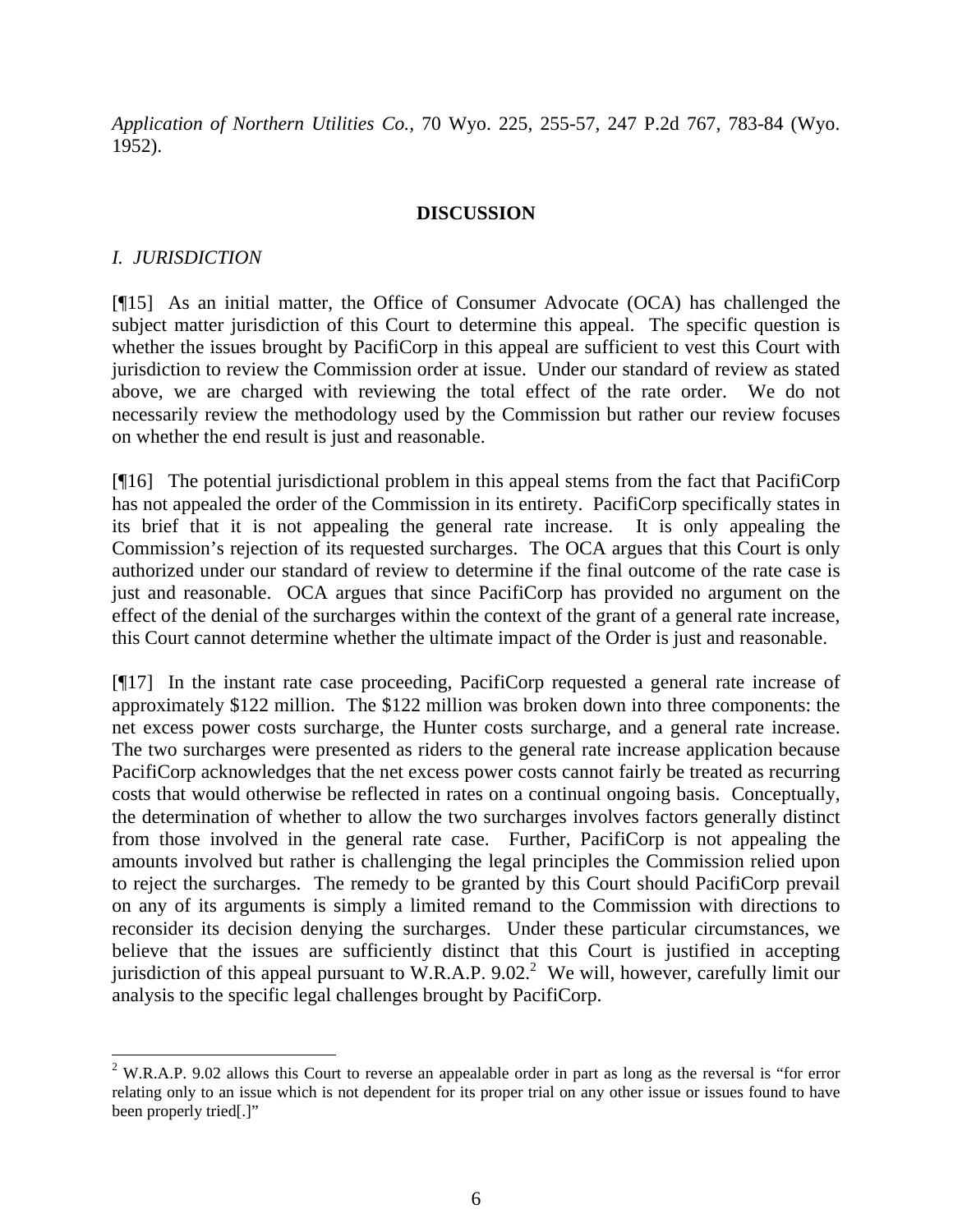#### *II. MERITS*

#### *A. General Legal Background*

[¶18] Having determined that this appeal is properly before this Court, we turn to the merits of the appeal. The rate case before the Commission was relatively straightforward. The surcharges PacifiCorp was seeking before the Commission represent costs accrued by the company during 2000 and 2001. It is money that has already been spent on the purchase of wholesale power. In general, as PacifiCorp itself has admitted in its approach to the calculation for the base rate, these extraordinary costs are not recoverable in general rates. Thus, PacifiCorp could only collect the proposed surcharges if it could present them in terms of a non-traditional rate mechanism that is just, reasonable and consistent with the public interest:

#### **§ 37-2-121. When rate to be changed by commission; nontraditional rate making.**

If upon hearing and investigation, any rate shall be found by the commission to be inadequate or unremunerative, or to be unjust, or unreasonable, or unjustly discriminatory, or unduly preferential or otherwise in any respect in violation of any provision of this act, the commission may fix and order substituted therefor such rate as it shall determine to be just and reasonable and in compliance with the provisions of this act. Such rate so ascertained, determined and fixed by the commission shall be charged, enforced, collected and observed by the public utility for the period of time fixed by the commission. The rates may contain provisions for incentives for improvement of the public utility's performance or efficiency, lowering of operating costs, control of expenses or improvement and upgrading or modernization of its services or facilities. Any public utility may apply to the commission for its consent to use innovative, incentive or nontraditional rate making methods. In conducting any investigation and holding any hearing in response thereto, the commission may consider and approve proposals which include any rate, service regulation, rate setting concept, economic development rate, service concept, nondiscriminatory revenue sharing or profitsharing form of regulation and policy, including policies for the encouragement of the development of public utility infrastructure, services, facilities or plant within the state, which can be shown by substantial evidence to support and be consistent with the public interest.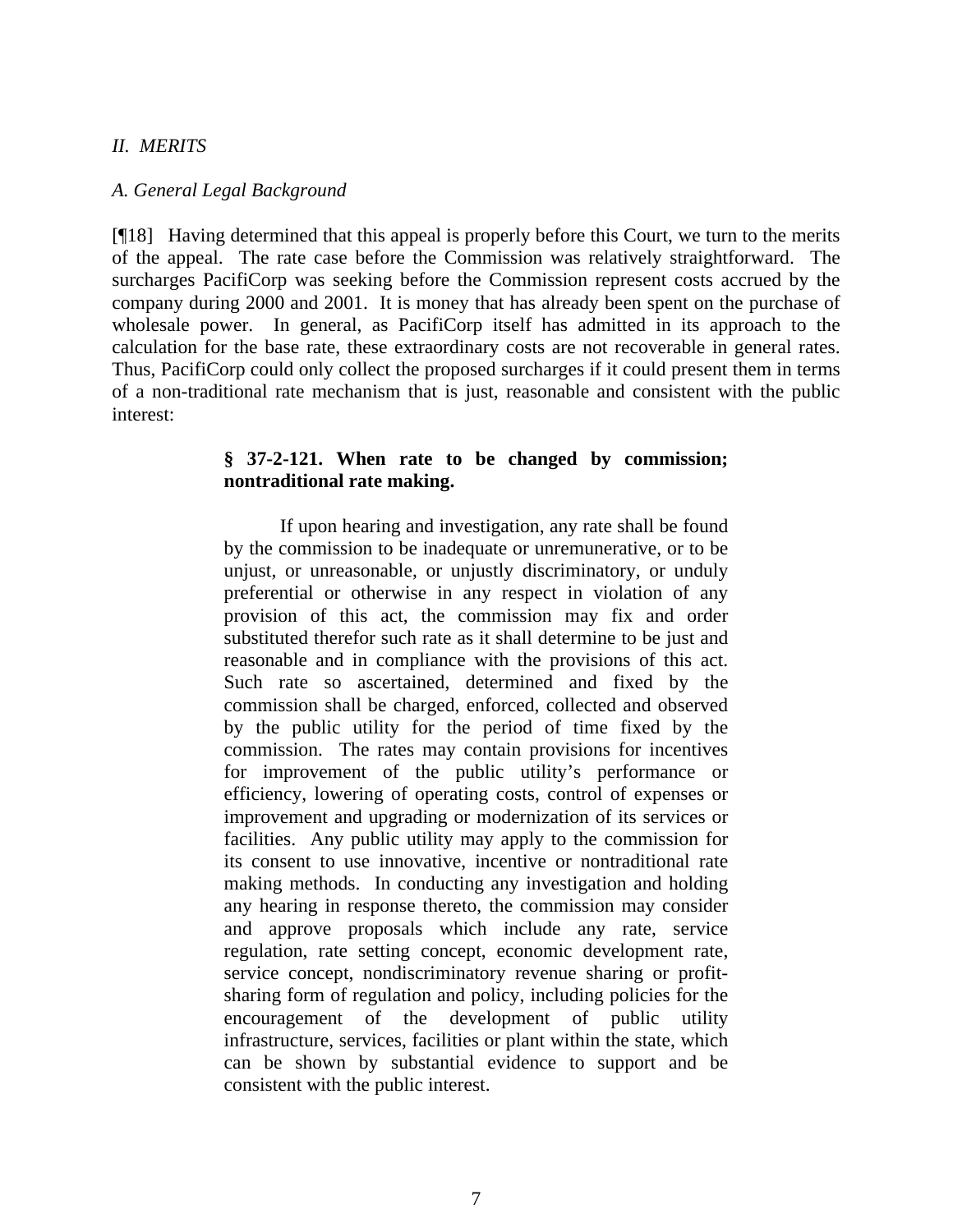Wyo. Stat. Ann. § 37-2-121 (LexisNexis 2003).

[¶19] Some confusion seems to exist on the part of PacifiCorp as to who bears the burden of proof and what level of proof is required. Section 37-3-106 places the burden of proof squarely on the public utility seeking a rate increase.<sup>3</sup> Section  $37$ -2-121 requires PacifiCorp to prove by "substantial evidence" that its proposed surcharge is just, reasonable and in the public interest.

[¶20] The legislature has granted the Commission a great deal of discretion in the matters it may take into consideration when determining whether a rate is just, reasonable and in the public interest. The Commission is authorized to investigate almost every matter it may deem applicable:

> In conducting any investigation pursuant to the provisions of this act the commission may investigate, consider and determine such matters as the cost or value, or both, of the property and business of any public utility, used and useful for the convenience of the public, and all matters affecting or influencing such cost or value, the operating statistics for any public utility both as to revenues and expenses and as to the physical features of operation in such detail as the commission may deem advisable; the earnings, investment and expenditures of any such corporation as a whole within this state, and as to rates in plants of any water, electrical or gas corporations, the geographical location thereof shall be considered as well as the population of the municipality in which such plant is located.

Wyo. Stat. Ann. § 37-2-119 (LexisNexis 2003). Other matters also are open to consideration: "In determining what are just and reasonable rates the commission may take into consideration availability or reliability of service, depreciation of plant, technological obsolescence of equipment, expense of operation, physical and other values of the plant, system, business and properties of the public utility whose rates are under consideration." Wyo. Stat. Ann. § 37-2-122(a) (LexisNexis 2003).

[¶21] The statutory language is extremely broad. The legislature essentially is relying upon the expertise of the Commissioners to determine what factors are important under the facts of each specific rate case. Most importantly, neither the legislature nor this Court has ever adopted a specific methodology the Commission must follow in determining fair and just rates. *See, e.g*., *Mountain States Tel. and Tel. Co. v. Public Service Comm'n of Wyoming*, 698 P.2d 627 (Wyo. 1985); *Application of Northern Utilities Co.,* 70 Wyo. 225, 247 P.2d 767 (Wyo. 1952). The ultimate goal is for the Commission to determine an ultimate rate that

 $\frac{1}{3}$ <sup>3</sup> Wyo. Stat. Ann. § 37-3-106(a) (LexisNexis 2003) provides: "At any hearing as provided in this act involving an increase in rates or charges sought by a public utility, the burden of proof to show that the increased rate or charge is just and reasonable shall be upon the utility."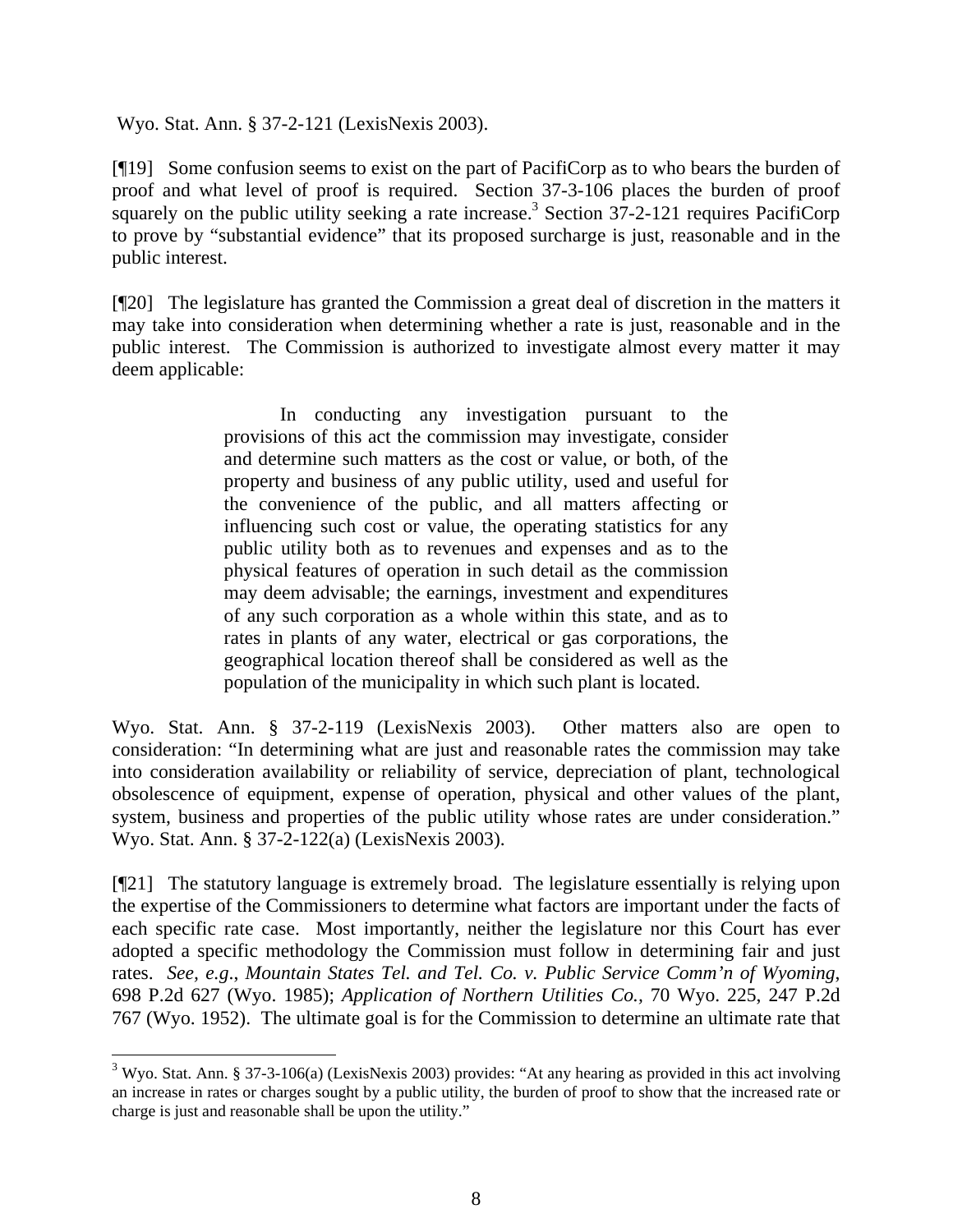is just and reasonable. *See* Wyo. Stat. Ann. § 37-3-101 (LexisNexis 2003) ("All rates shall be just and reasonable, and all unjust and unreasonable rates are prohibited.").

[¶22] The problem with the appeal as presented by PacifiCorp is that PacifiCorp approaches the issues it raises backwards. PacifiCorp presents the issues as if it was legally entitled to recovery and the Commission had the burden of presenting and supporting reasons why PacifiCorp should not recover. Indeed, at oral argument counsel for PacifiCorp stressed that he believed that the Commission Order was outcome driven in that the Commission predetermined that it was not going to allow PacifiCorp to recover.<sup>4</sup>

[¶23] What really happened is that the Commission started from the correct premise (accepted by PacifiCorp) that the costs PacifiCorp was seeking to recover through means of the surcharges were unrecoverable costs for purposes of general ratemaking. The burden has always been on PacifiCorp to present an adequate reason why it should recover its extraordinary purchased power costs through the means of surcharges. As previously stated, the Commission very clearly determined that PacifiCorp did not carry its burden of proving by substantial evidence that there was any justifiable reason in the public interest for PacifiCorp to collect its requested surcharges.

### *B. Issue 1 – Financial Harm*

[¶24] The determination by the Commission that PacifiCorp failed to carry its burden of proof justifying non-traditional rate making could have ended the discussion. Instead, the Commission continued its analysis to determine if there were any other reasons why it should grant the requested surcharges. It is in this context that the Commission discussed the matter of financial harm to the company. Specifically, the Commission was complying with § 37-2- 121 to ensure the ultimate rate decision would not be confiscatory or unremunerative.

[¶25] PacifiCorp's argument is that the Commission used a financial harm standard as a standard that must be met in order to qualify for the surcharges. The Commission, however, did not establish a financial harm standard as a bar to recovery of otherwise recoverable costs. In fact, the Commission specifically stated in its Order at ¶127 that it "will not establish a bright line 'financial harm' regulatory test." The Commission only analyzed the financial harm aspect to determine if the financial condition of the company might require the Commission to grant some sort of rate relief that was not otherwise allowable.

[¶26] The above quoted statutes clearly are broad enough to grant the Commission power to review the financial status of PacifiCorp both as a whole and with regards to its Wyoming

 $\frac{1}{4}$ <sup>4</sup> To the extent PacifiCorp suggested that the Commission members were less than neutral in their approach to this case, the suggestion is not well-taken. "Members of administrative agencies are assumed to be men of conscience and intellectual discipline who are capable of judging the case before them fairly and on the basis of the evidence presented. One who asserts impermissible bias has the burden to overcome the contrary presumption and must affirmatively establish the existence of bias." *Tri-State Generation and Transmission Ass'n, Inc. v. Wyoming Public Service Comm'n*, 784 P.2d 627, 631 (Wyo. 1989) (citations omitted).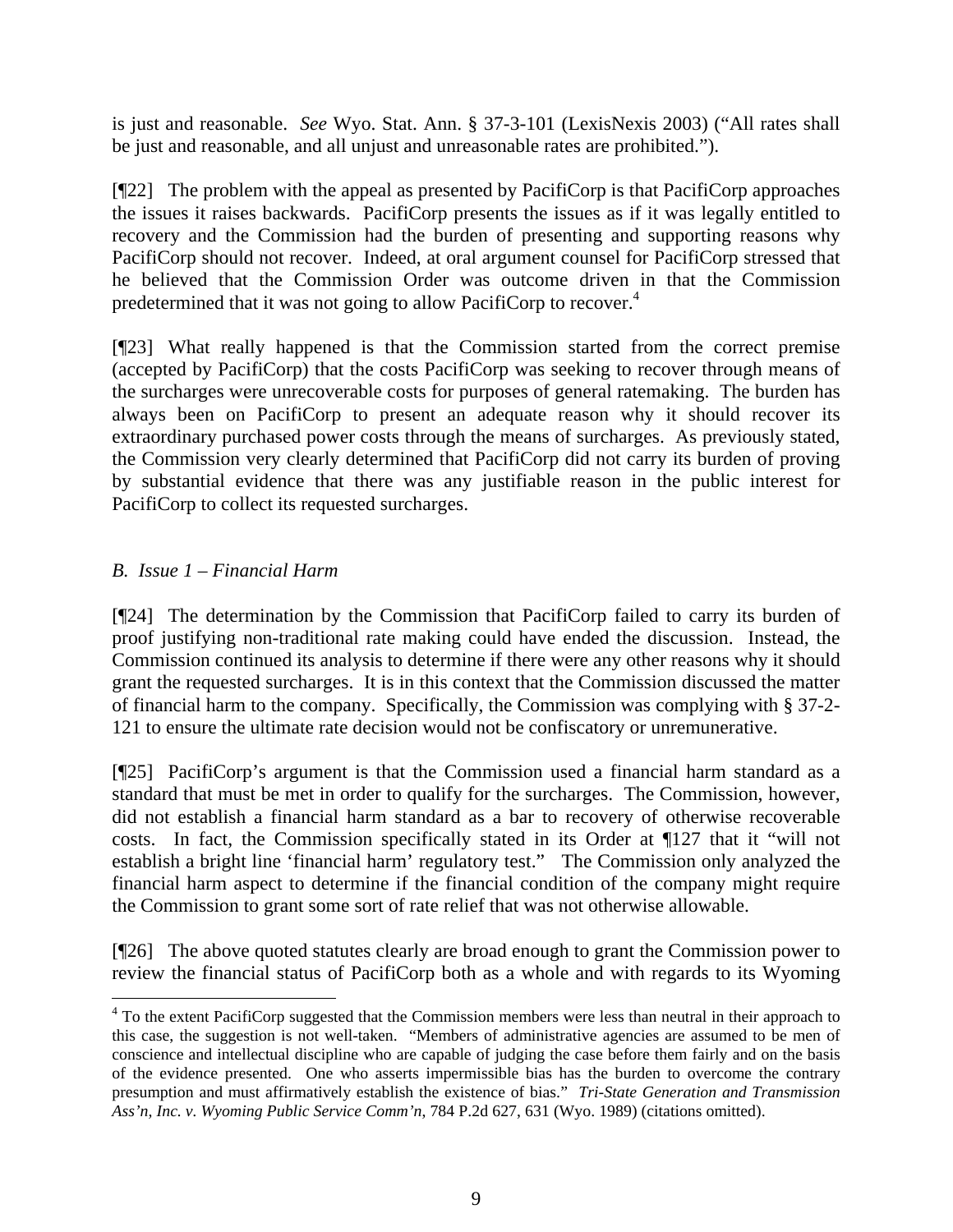operations. In fact, such review is virtually required in a rate case. The Commission should put its rate analysis in context by examining every aspect of the utility's operations and the economic environment in which the utility functions. *Montana Dakota Utilities Co. v. Public Service Comm'n of Wyoming*, 847 P.2d 978, 988 (Wyo. 1993) ("The general rate increase application traditionally covers all facets of a utility's operations, finances, rate design, and rate of return.") PacifiCorp at least implicitly accepted this when it presented evidence regarding the financial status of the company as a whole. Evidence was also presented relating solely to the Wyoming-specific operations of PacifiCorp. The Commission, in ¶134 of its Order, listed both the company-wide operating revenue and the Wyoming operating revenue and determined that PacifiCorp "showed that it achieved positive, albeit small, earned returns on equity in Wyoming even when the 'power crisis' was at its height."

[¶27] The Order reflects that the Commission considered both the company-wide and the Wyoming-specific operating revenue of PacifiCorp in determining just and reasonable rates. The Commission was well within its statutory authority in reviewing the overall business values of PacifiCorp. § 37-2-119. The Commission certainly did not establish a financial harm standard as a requisite to recovery of extraordinary and unforeseen costs. Under theses circumstances, this Court finds no error in the Commission's analysis of PacifiCorp's financial position, both company-wide and on a Wyoming basis, in the context of determining the justness and reasonableness of a rate increase.

## *C. Regulatory Compact*

[¶28] PacifiCorp argues that the Commission misinterpreted the concept of the "regulatory compact." The "regulatory compact" provides the fundamental basis for utility regulation. In general, the compact is a theoretical agreement between the utilities and the state in which, as a quid pro quo for being granted a monopoly in a geographical area for the provision of a particular good or service, the utility is subject to regulation by the state to ensure that it is prudently investing its revenues in order to provide the best and most efficient service possible to the consumer. In exchange, the utility is allowed to earn a fair rate of return on its rate base. *See generally United States Gypsum, Inc. v. Indiana Gas Co*., 735 N.E.2d 790, 797 (Ind. 2000).

[¶29] PacifiCorp argues that the Commission used the theory of the regulatory compact as a justification for holding that PacifiCorp's failure to implement the Commission's pass-on mechanism precluded PacifiCorp from recovering its extraordinary and unforeseen excess purchased power costs. In other words, PacifiCorp argues that the Commission has interpreted the theoretical regulatory compact as requiring PacifiCorp shareholders to bear the risk (and benefits) of any rate movement between rate cases absent the acceptance by PacifiCorp of the Commission's pass-on mechanism. PacifiCorp continues that never before has the Commission required, nor do general utility regulation principles require, the Commission's pass-on mechanism be in place before extraordinary and unforeseen costs can be recovered by a utility. PacifiCorp concludes by arguing that the Commission, by adopting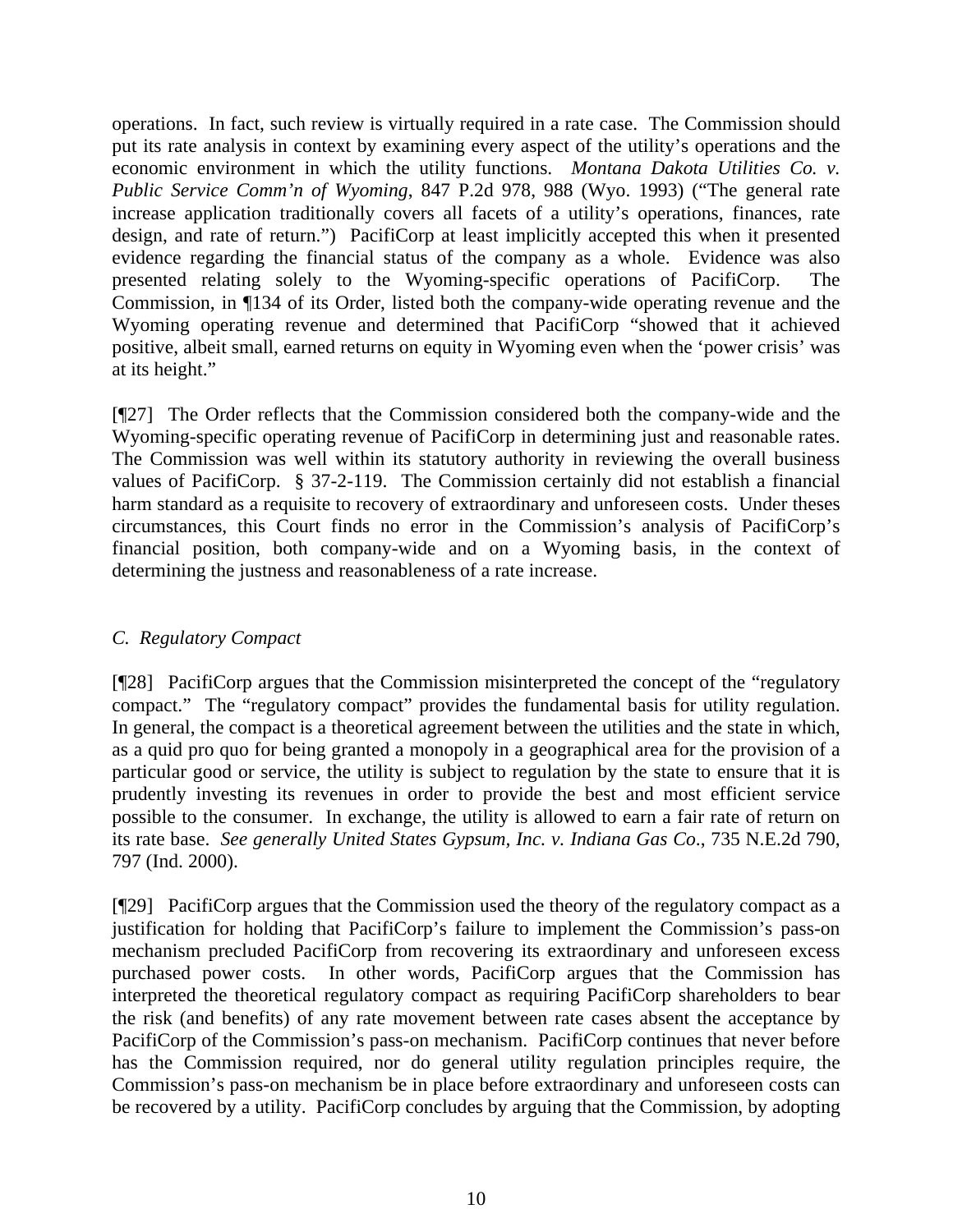its pass-on mechanism as the exclusive and mandatory method for recovering past costs, has abdicated its responsibility to determine the justness and reasonableness of requested rate increases.

[¶30] By way of background, a pass-on mechanism allows a utility to obtain an adjustment of its rates to reflect fluctuations in purchased power costs without undergoing a formal rate proceeding. It permits a utility to pass along to its customers on a dollar-for-dollar basis any fluctuations in the purchased power costs experienced by the utility. The mechanism allows for rate changes when there is either an overrecovery or an underrecovery, thus ensuring utilities can recover net excess power costs and also ensuring that ratepayers are not overcharged. *See generally Montana Dakota Utilities Co.*, 847 P.2d at 989. The Commission's pass-on mechanism is reflected in Commission rules and regulations in Sections 249 and 250:

> Section 249. Electric, Gas and Water Wholesale Utility Commodity Purchase Pass on Procedure. Pursuant to W.S. 37-3- 106 (1977) as may be amended and the rate filing requirements of this Chapter, a utility may file an application to pass on to its utility customers in their rates, known or prospective cost increases or decreases in the utility's wholesale utility commodity; and the same may be authorized, subject to public notice, opportunity for hearing, and refund, if the evidence of record shows that:

> (a) The pass on is for wholesale utility commodity cost increases and decreases not under this Commission's jurisdiction;

> (b) The pass on will not increase the utility's rate of return, and its rate of return is at or below that last authorized by the Commission (if the rate of return is in excess of that authorized the pass on amount will be reduced accordingly);

> (c) The pass on is applied on an equal or proportionate basis to all class rates and the rate therein (excluding minimum charges);

> (d) All pass on charges are filed as a separate cumulative rate rider or surcharge which will be blended into base rates at appropriate intervals in general rate case proceedings or as otherwise ordered by the Commission;

> (e) There is provision for interest on over-collections to be made part of the refund. Interest will include any interest received by the utility as ordered by the Federal Energy Regulatory Commission and, otherwise or in addition thereto, interest as determined by the Commission; and

> (f) As a part of all pass on filings under this rule and balancing account filings under Section 250, the applicant utility must provide documentation that the gas, electric or water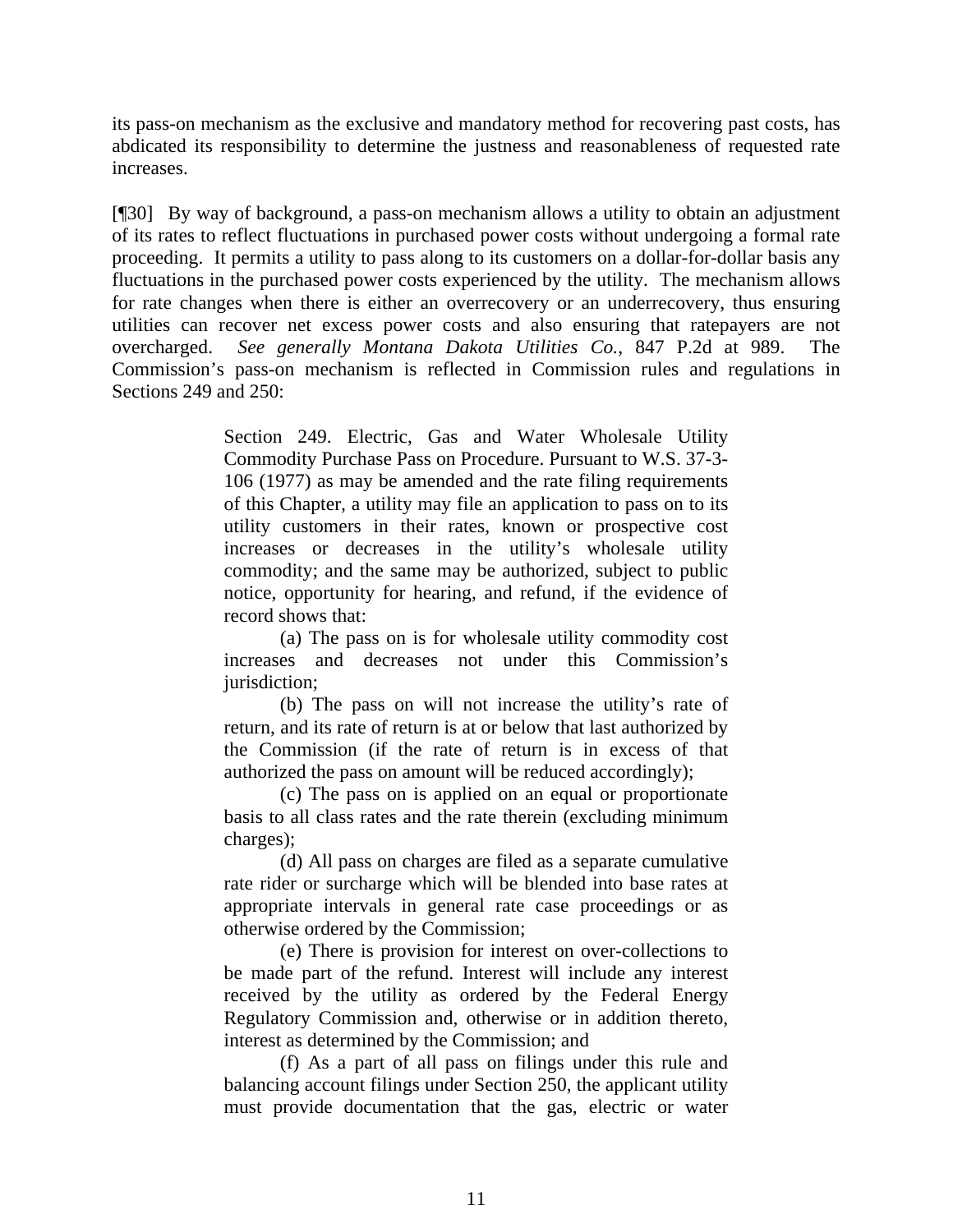commodity costs supporting the proposed rate change are the most economical option reasonably available to the utility and its rate payers. The documentation should demonstrate all efforts and options available to the utility to serve its customers at the lowest possible cost consistent with safe and reliable service.

Section 250. Electric, Gas and Water Wholesale Utility Commodity Balancing Account as the Basis for Periodic Pass on Filings.

(a) This regulation shall apply only to electric, gas or water wholesale utility commodity purchases not under this Commission's jurisdiction which are proposed to be passed on by a utility to its customers on a periodic basis. Any electric, gas or water utility may file an application for a proposed tariff pursuant to this Commodity Balancing Account regulation and the tariff filing provisions of this Section. This Commodity Balancing Account regulation does not preclude the Commission from duly issuing orders governing special problems involving the recovery of future gas, power, fuel or water costs.

(b) The proposed Commodity Balancing Account tariff applied for by a utility shall include a description of the planned method of calculating the cost increases or decreases of wholesale commodity purchases utilizing an energy unit measurement (Btu, etc.) uniform with its authorized rates, and setting forth as is appropriate general provisions for determinations of volumes, purchase sources including storage, and taxes. At the time of the initial filing by a utility of its proposed Commodity Balancing Account tariff, the utility will refile its rate sheets with all separately stated surcharges or riders being combined and blended into its base rates. The Commission authorized Commodity Balancing Account tariff effective date shall be the commencement and anniversary date of the periodic Commodity Balancing Account.

(c) Upon authorization of its tariff, the utility shall establish its Commodity Balancing Account and shall monthly calculate the actual wholesale commodity purchases and adjust the Commodity Balancing Account for over and under recoveries. The Commodity Balancing Account shall on a current basis reflect all monthly credits and debits and be available for audit by the Commission at any time.

(d) For each period as set forth in the utility's Commodity Balancing Account tariff, the utility shall file an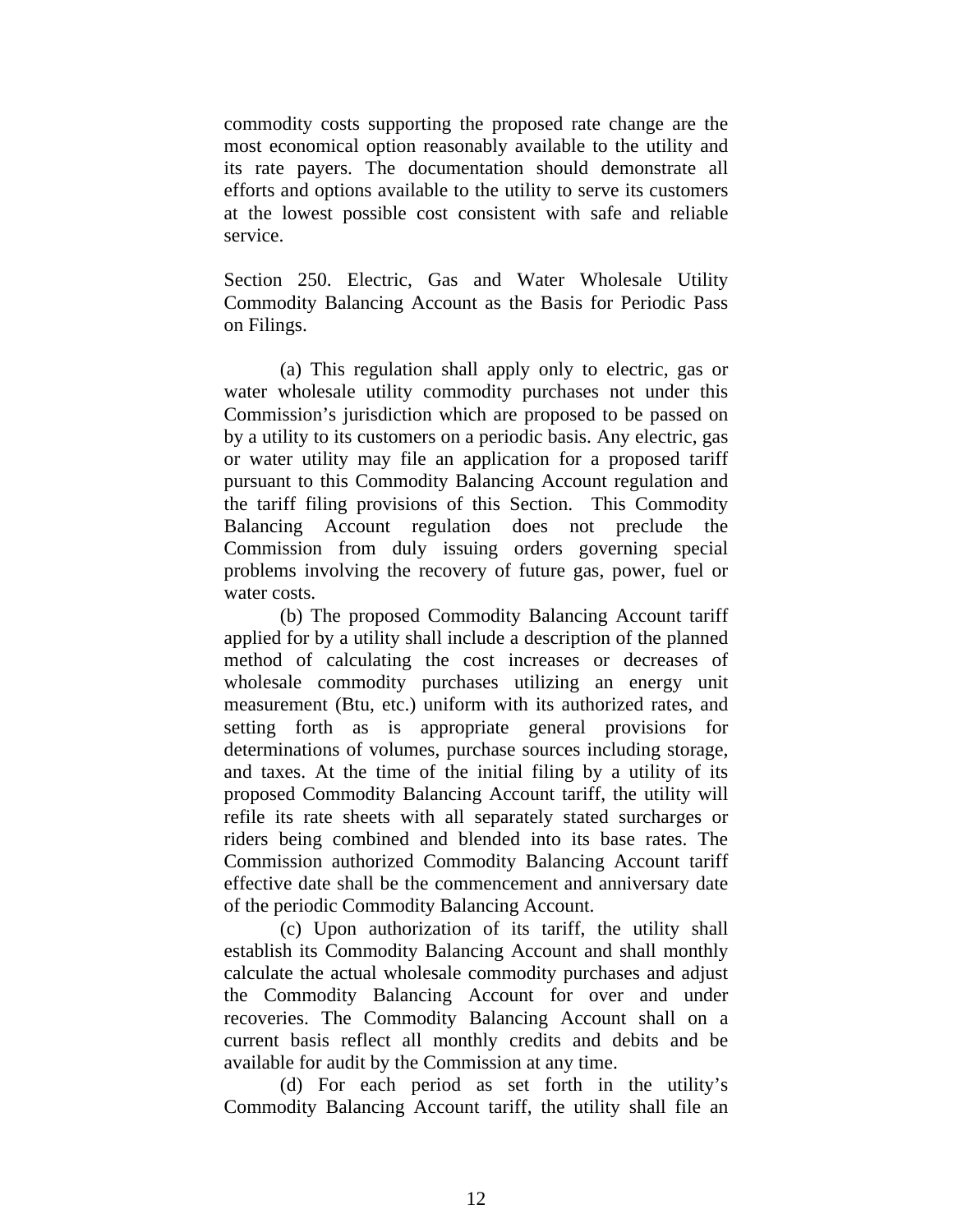application conforming with Commission Regulation 249 for a pass on rate increase or decrease for the ensuing period calculated pursuant to its filed Commodity Balancing Account tariff and including interest as required by 249(e).

Wyoming Public Service Commission Rules and Regulations, Chapter 2, *General Regulations*, §§ 249, 250 (July 31, 1992).

[¶31] PacifiCorp, in arguing that the Commission has made its pass-on mechanism the exclusive means by which extraordinary and unanticipated costs can be recovered, misunderstands the Order. The Commission did not hold that its pass-on mechanism was the exclusive means by which PacifiCorp could have recovered its excess net power costs. Rather, the Commission only discussed PacifiCorp's election to forego the protections provided by the pass-on mechanism in its analysis of whether the proposed surcharges were just and reasonable.

[¶32] The Commission, as authorized by statute, analyzed PacifiCorp's business practices, especially in the area of wholesale power trading. There is no doubt that PacifiCorp's business strategies as applied to wholesale power trading activities directly impacted the decision of the Commission on whether to grant PacifiCorp's requested surcharges. With regards to the Hunter costs, in ¶126 of its Order, the Commission found:

> PacifiCorp seeks here to include Hunter No. 1 costs in rates through a three year surcharge – an amortization mechanism to collect excess power costs beyond the level of those already allowed for in PacifiCorp's rates. By our Rules 249 and 250, we have long ago established procedures: [i] for passing on to customers changes in wholesale commodity costs which are outside of the Commission's jurisdiction (such as the prices paid in the wholesale power market which is under the exclusive jurisdiction of the federal government); and [ii] accounting for and, over time, collecting those wholesale commodity costs accurately on a dollar-for-dollar basis. PacifiCorp has never elected to establish such a mechanism to provide for the identification and collection of power costs, preferring instead to be content with recovering the level of purchased power costs allowed in the rates established in its general rate cases. In doing so, PacifiCorp has taken on itself the risk that higher power costs between rate cases would not be collected in rates, but also accepted the benefit of the dollars that would accrue to it and its shareholders if wholesale power costs decreased between rate cases. The evidence in this case shows that PacifiCorp has thereby experienced both benefits and detriments over the last decade from its decision. It was only when wholesale power costs increased quickly to very high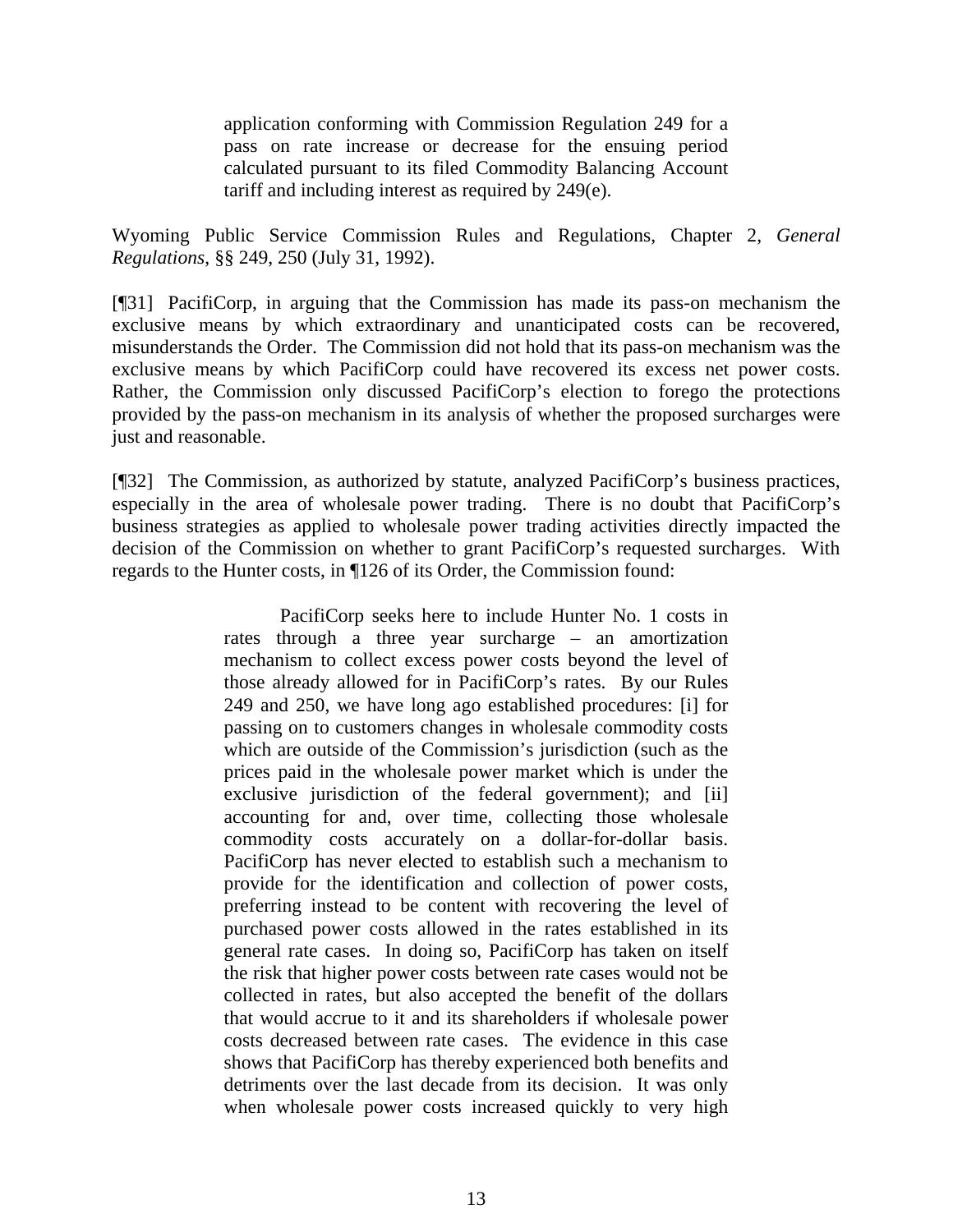levels during the 2000-2001 "power crisis" that PacifiCorp considered seeking reimbursement for the additional power costs it was incurring, including those attributable to the Hunter No. 1 generating unit outage. PacifiCorp's application for a surcharge amounts to no more than a request that ratepayers reimburse it for a previous loss. PacifiCorp argues that this is a matter of "fairness;" but such fairness is impermissibly onesided and not in the public interest. Even though there has long been a mechanism available to it in Wyoming to address and accurately collect wholesale purchased electricity costs, PacifiCorp knowingly accepted for itself the risks inherent in not having such a mechanism in place.

The Commission carried the same finding over to its discussion of the excess purchased power costs. In its discussion of the excess purchased power costs, the Commission found, at ¶196:

> The deferred power cost portion of this case shares with the Hunter No. 1 portion the common issue of the impact of PacifiCorp's increasing involvement in the wholesale market without a corresponding increase in generation capability which resulted in a worsening balance of loads and resources, increasing the risk in a volatile market. The substantial evidence shows that PacifiCorp's management implemented a specific strategy to emphasize and increase wholesale market activities for the company's own gain which resulted in a sharp decline in the percentage of retail sales in comparison to overall sales. This strategy significantly increased the risk to PacifiCorp ratepayers and shareholders. Because it was PacifiCorp's own choice to seek profit in the wholesale market through a strategy that exposed its rate payers to risk (which was *exacerbated* by the "power crisis" but not *caused* by it), it should not now be allowed to recover for the consequences of its decision.

[¶33] In analyzing PacifiCorp's business strategy, specifically regarding its wholesale power trading activities, the Commission determined that PacifiCorp engaged in a specific managerial strategy in not implementing the Commission's pass-on mechanism. Commission noted in ¶198 that no evidence had been presented suggesting that PacifiCorp had implemented a pass-on mechanism in any of the states it serves. By not implementing this pass-on mechanism, PacifiCorp's stockholders, and not Wyoming ratepayers, benefited from any profit PacifiCorp could make in its wholesale power market purchases. Conversely, however, PacifiCorp also accepted the risk that any increase in purchased power costs would be born by its stockholders instead of by Wyoming ratepayers. This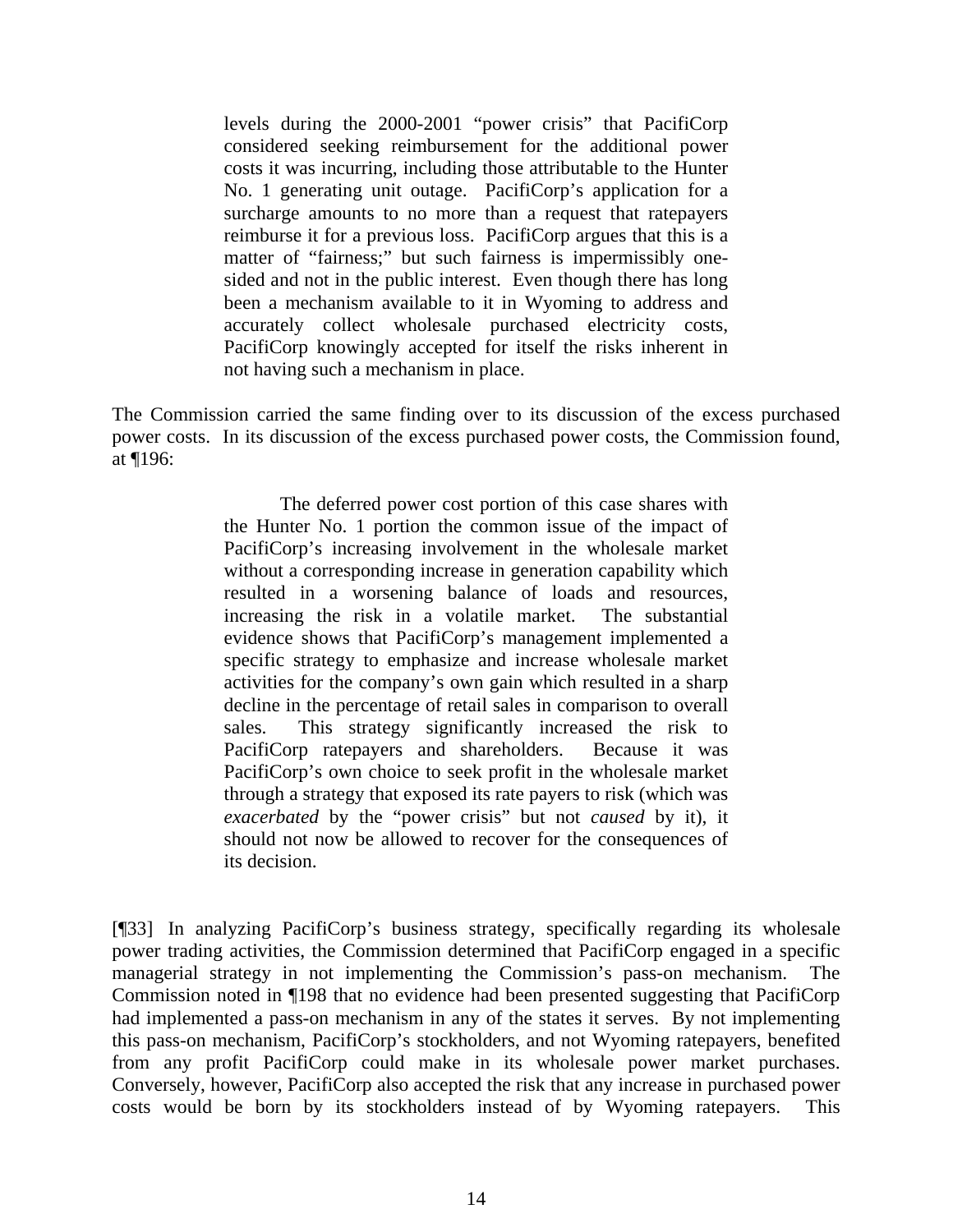arrangement ultimately resulted in PacifiCorp earning a net gain in Wyoming (as well as company-wide) during the 1990s. It was only after wholesale power market prices increased dramatically the PacifiCorp sought to require ratepayers to reimburse it for its losses.

[¶34] The Commission found that PacifiCorp's deliberate business decision to increase its wholesale power market trading activities, without the protection of a pass-on mechanism, dictates against a finding that PacifiCorp's current requested surcharges are just and reasonable. The Commission did not hold that PacifiCorp could only recover its excess purchased power costs through the timely adoption of the Commission's pass-on mechanism. Instead, the Commission fulfilled its obligation to independently determine if the requested surcharges were just and reasonable within the context they were sought. We find no error in the Commission's analysis. Indeed, it would set a poor precedent if PacifiCorp were allowed to recover under these circumstances. PacifiCorp knowingly placed itself in a position which, while earning a profit when things went well, was very risky in that PacifiCorp could incur great losses if the market turned. There would be no risk to this decision if PacifiCorp could turn around and force ratepayers to reimburse it for those losses. PacifiCorp made its bed. It is just and reasonable to require PacifiCorp now to lie in that bed.

## *D. Retroactive Ratemaking*

[¶35] The Commission determined that allowing the surcharges under the circumstances would constitute legally prohibited retroactive ratemaking. PacifiCorp argues that several exceptions to the prohibition apply. This Court has explained the prohibition against retroactive ratemaking in the following terms: "The rule against retroactive ratemaking is a generally accepted principle of public utility law which recognizes the prospective nature of utility ratemaking and prohibits regulatory commissions from rolling back rates which have already been approved and have become final." *MGTC, Inc. v. Public Service Comm'n of Wyoming*, 735 P.2d 103, 107 (Wyo. 1987). Put simply, the rule against retroactive ratemaking prohibits the Commission from setting future rates to allow a utility to recoup past losses or to refund to consumers excess utility profits. *See generally* Stefan H. Krieger, *The Ghost of Regulation Past: Current Applications of the Rule Against Retroactive Ratemaking in Public Utility Proceedings*, 1991 U. Ill. L. Rev. 983 (1991). Certainly PacifiCorp's request for the surcharges to recover past purchased power costs falls squarely within the ambit of retroactive ratemaking.

[¶36] The rule does, of course, have its exceptions. "As one court has observed, '[t]he specter of retroactive ratemaking must not be viewed as a talismanic inhibition against the application of principles based upon equity and common sense.'" *MGTC, Inc.*, 735 P.2d at 107 (quoting *Roberts v. Narragansett Electric Company,* 470 A.2d 215, 217 (R.I. 1984)). The problem with PacifiCorp's argument on this issue it that, even should PacifiCorp be correct in arguing that the surcharges it requested would fall within an exception to the rule, that still would not change the outcome of this appeal. The requested surcharges would still be subject to a "just and reasonable" analysis. As already explained, the Commission determined that PacifiCorp did not carry its burden of proving the imposition of the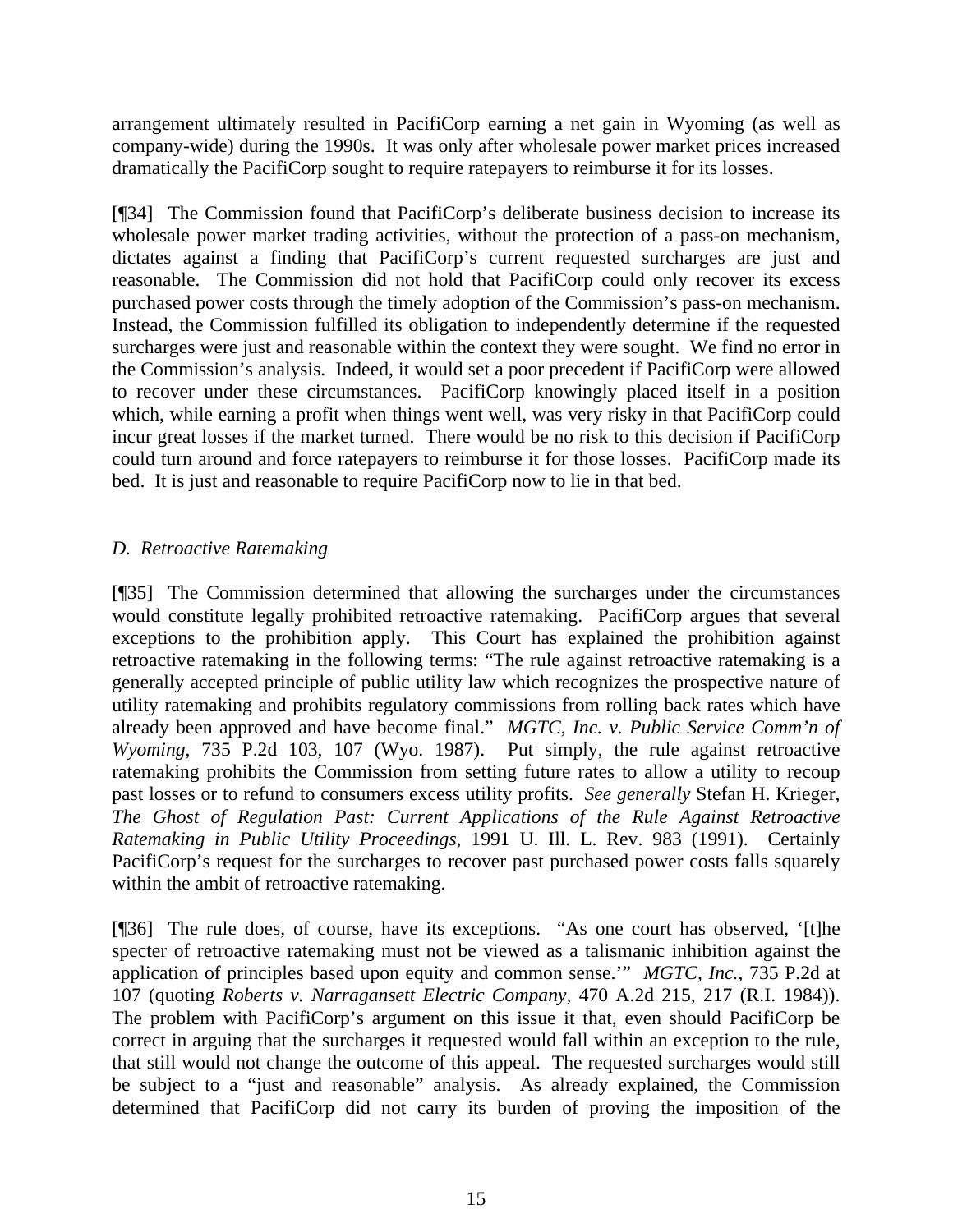requested surcharges would be just and reasonable under the circumstances. Since analysis by this Court on the issue of retroactivity will have no affect on the outcome of this appeal, this Court will not analyze PacifiCorp's arguments on this issue any further.

## *E. Evidentiary Standards*

[¶37] We briefly discussed the burden of proof above. Section 37-2-121 requires PacifiCorp prove by "substantial evidence" that its proposed surcharge is just, reasonable and in the public interest. This statutory standard is not to be confused with the standard of review applied by this Court. As used in the statute, substantial evidence is the legislative expression of the level of proof a utility must meet before the Commission will consider a non-traditional ratemaking method proposed by the utility.

[¶38] In the case sub judice, in ¶¶320 and 321 of its Order, the Commission specifically held that PacifiCorp did not meet its burden of proof justifying the grant of its requested surcharges. The Commission stated: "We conclude that PacifiCorp, as a matter of law, has not provided substantial evidence to justify the granting of the requested surcharge" in reference to the net excess power costs (¶320) and in reference to the Hunter costs (¶321). The Commission did not err by holding PacifiCorp to the "substantial evidence" standard as this finding by the Commission is in accord with § 37-2-121.

[¶39] PacifiCorp seems to be challenging the Commission's determination on several other issues that went against PacifiCorp that its findings were supported by substantial evidence. This Court need not address the propriety of the use by the Commission of the substantial evidence standard in those instances. A careful review of the record reveals that the Commission's other findings, at best, supported alternative reasons not to grant PacifiCorp's requested surcharges. The primary reason – PacifiCorp's failure to produce substantial evidence supporting the surcharges – is not influenced or altered by the other findings of the Commission. PacifiCorp's failure to meet its burden of persuasion is determinative and this Court need not address other findings by the PSC.

### *F. Adequacy of the Order*

[¶40] PacifiCorp argues that the Order is not supported by adequate findings of fact and conclusions of law. This Court has consistently held that an administrative order must contain all the information necessary for this Court to know why the administrative body concluded as it did. *See, e.g., Himes v. Petro Engineering & Const*., 2003 WY 5, ¶19, 61 P.3d 393, ¶19 (Wyo. 2003); *Mekss v. Wyoming Girls' School, State of Wyo*., 813 P.2d 185, 201-02 (Wyo. 1991); *FMC v. Lane*, 773 P.2d 163, 166-67 (Wyo. 1989).

[¶41] PacifiCorp's specific argument on this point is that, in one paragraph, the Commission adopts financial adjustments proposed by certain appellees that brought the dollar amount of the proposed surcharge for the excess power costs PacifiCorp was seeking